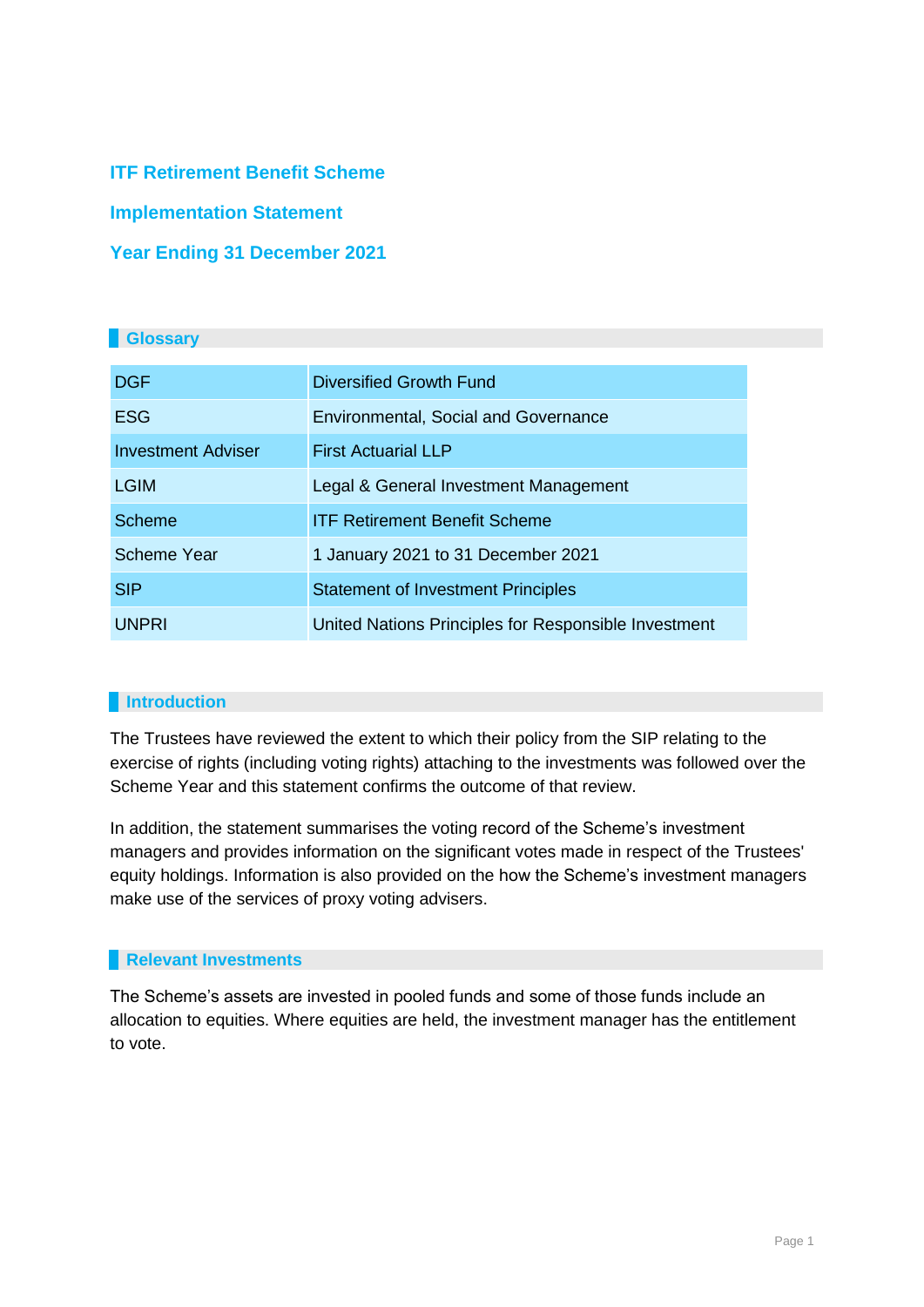At the end of the Scheme Year, the Scheme invested in the following funds which included an allocation to equities:

- I GIM Diversified Fund
- LGIM Future World Multi-Asset Fund
- LGIM Future UK Equity Fund
- LGIM Future World Developed (ex-UK) Equity Index Fund
- LGIM Future World Developed (ex-UK) Equity Index Fund GBP Currency Hedged

### **The Trustees' Policy Relating to the Exercise of Rights**

### Summary of the Policy

The Trustees' policy in relation to the exercise of the rights (including voting rights) attaching to the investments is set out in the SIP.

A summary of the Trustees' policy in relation to the exercise of the rights (including voting rights) attaching to the investments is as follows:

- The Trustees believe that good stewardship can help create, and preserve, value for companies and markets as a whole and the Trustees wish to encourage best practice in terms of stewardship.
- The Trustees invest in pooled investment vehicles and therefore accept that ongoing engagement with the underlying companies (including the exercise of voting rights) will be determined by the investment managers' own policies on such matters.
- When selecting a pooled fund, the Trustees consider, amongst other things, the investment manager's policy in relation to the exercise of the rights (including voting rights) attaching to the investments held within the pooled fund.
- When considering the ongoing suitability of an investment manager, the Trustees (in conjunction with their Investment Adviser) will take account of any particular characteristics of that manager's engagement policy that are deemed to be financially material.
- The Trustees will normally select investment managers who are signatories to the UNPRI.
- If it is identified that a fund's investment manager is not engaging with companies, the Trustees may look to replace that fund. However, in the first instance, the Trustees would normally expect their Investment Adviser to raise the Trustees' concerns with the investment manager.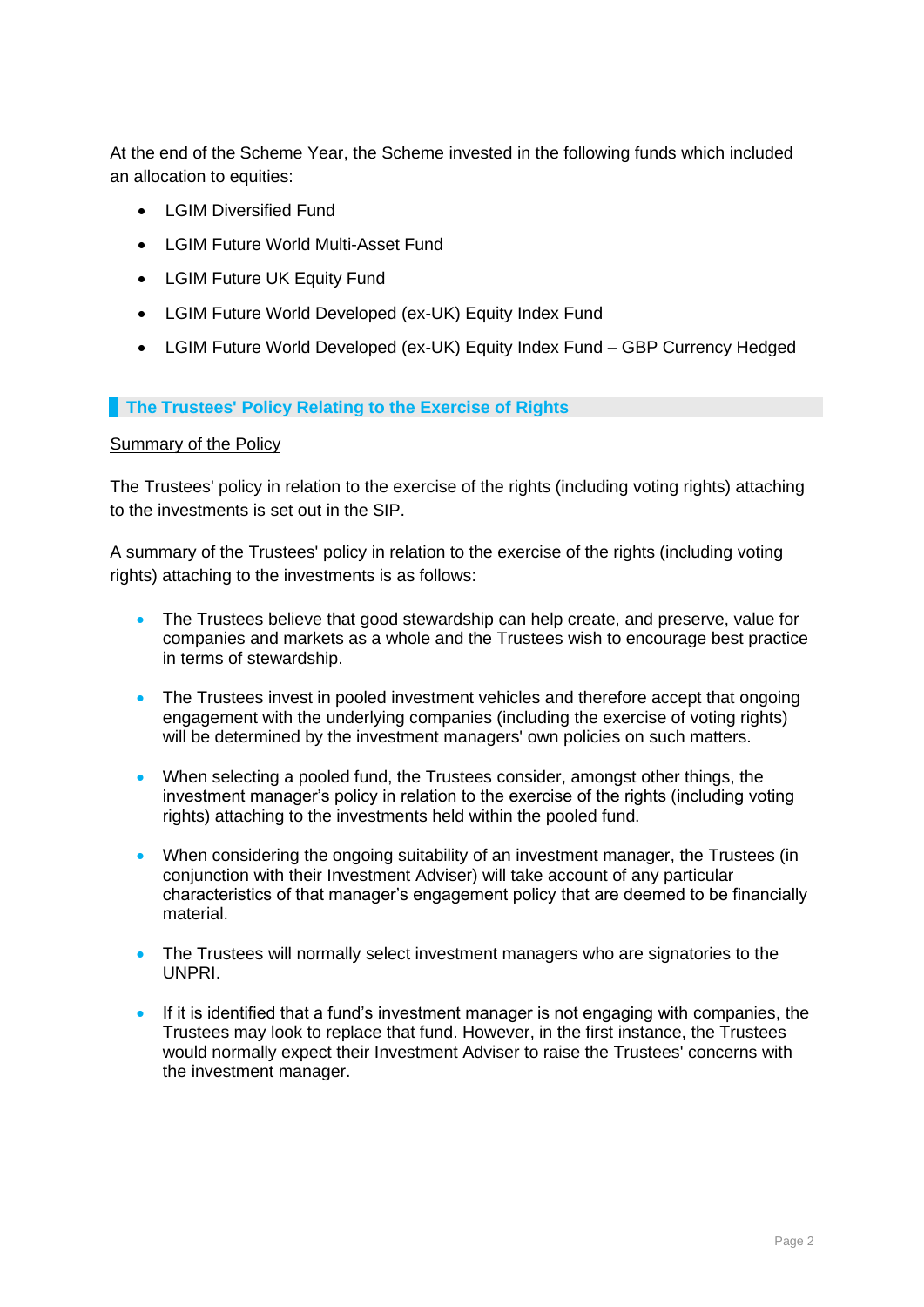### Has the Policy Been Followed During the Scheme Year?

The Trustees' opinion is that their policy relating to the exercise of rights (including voting rights) attaching to the investments has been followed during the Scheme Year. In reaching this conclusion, the following points were taken into consideration:

- There has been no change to the Trustees' belief regarding the importance of good stewardship.
- The Scheme's assets remained invested in pooled funds over the period.
- During the Scheme Year, the Trustees introduced allocations to three LGIM Future World equity funds. The strong ESG characteristics of these funds, including the investment manager's approach towards the exercise of voting rights, was an important consideration for the Trustees as part of the selection process.
- During the Scheme Year, the Trustees considered the voting records of the investment managers over the period ending 31 December 2020.
- Since the end of the Scheme Year, an updated analysis of the voting records of the investment managers based on the period ending 31 December 2021 has been undertaken as part of the work required to prepare this Implementation Statement. A summary of the key findings from that analysis is provided below.
- All of the investment managers used by the Scheme are UNPRI signatories.

## **LGIM's Voting Reports**

A summary of LGIM's voting record is shown in the table below.

| <b>Investment Manager</b> |                        | <b>Split of votes:</b> |                |                                       |  |
|---------------------------|------------------------|------------------------|----------------|---------------------------------------|--|
|                           | <b>Number of votes</b> | For                    | <b>Against</b> | Did not vote/ abstained /<br>withheld |  |
| <b>LGIM</b>               | 140,000                | 78%                    | 21%            | $1\%$                                 |  |

*Note*

*These voting statistics are based on LGIM's full voting record over the 12 months to 31 December 2021 rather than votes related solely to the funds held by the Scheme.*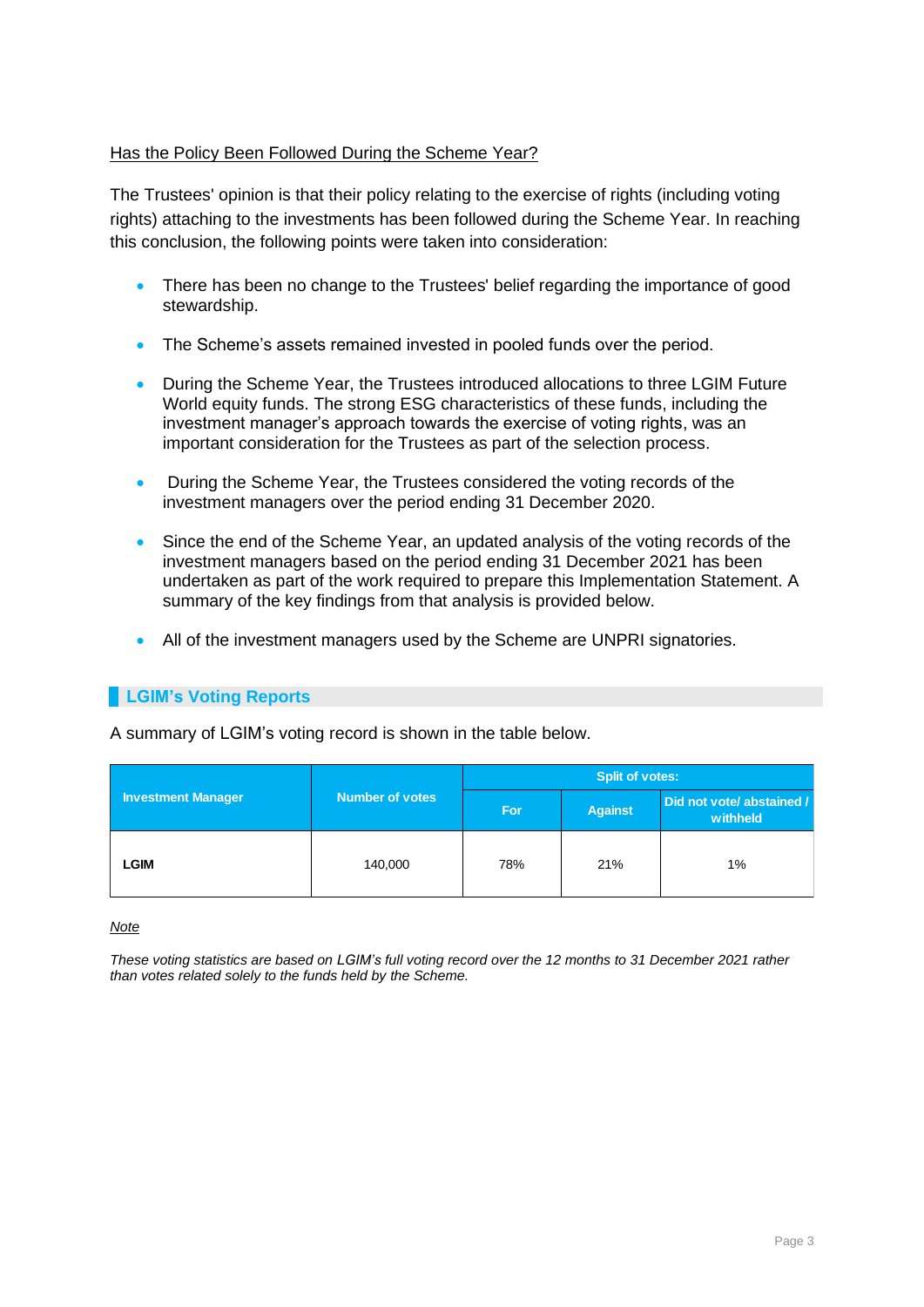# **Use of Proxy Voting Advisers**

| <b>Investment Manager</b> | Who is their<br>proxy voting<br>adviser? | How is the proxy voting adviser used?                                                                                   |
|---------------------------|------------------------------------------|-------------------------------------------------------------------------------------------------------------------------|
| LGIM                      | <b>ISS and IVIS</b>                      | ISS and IVIS provide research and ISS administer votes.<br>However, all voting is determined by guidelines set by LGIM. |

### **LGIM's Voting Behaviour**

The Trustees have reviewed LGIM's voting behaviour by considering the following:

- broad statistics of its voting record such as the percentage of votes cast for and against the recommendations of boards of directors (i.e. "with management" or "against management");
- the votes cast in the year to 31 December 2021 on the most contested proposals in nine categories across the UK, the US and Europe;
- the investment manager's policies and statements on the subjects of stewardship, corporate governance and voting.

The Trustees have also compared the voting behaviour of the investment manager's with its peers over the same period.

The Trustees' key observations are set out below.

### **Voting in Significant Votes**

Based on information provided by the Trustees' Investment Adviser, the Trustees have identified significant votes in nine separate categories. The Trustees consider votes to be more significant if they are closely contested. i.e. close to a 50:50 split for and against. A closely contested vote indicates that shareholders considered the matter to be significant enough that it should not be simply "waved through". In addition, in such a situation, the vote of an individual investment manager is likely to be more important in the context of the overall result.

The five most significant votes in each of the nine categories based on shares held by the Scheme's investment manager are listed in the Appendix. In addition, the Trustees considered the investment manager's overall voting record in significant votes (i.e. votes across all stocks not just the stocks held within the funds used by the Scheme).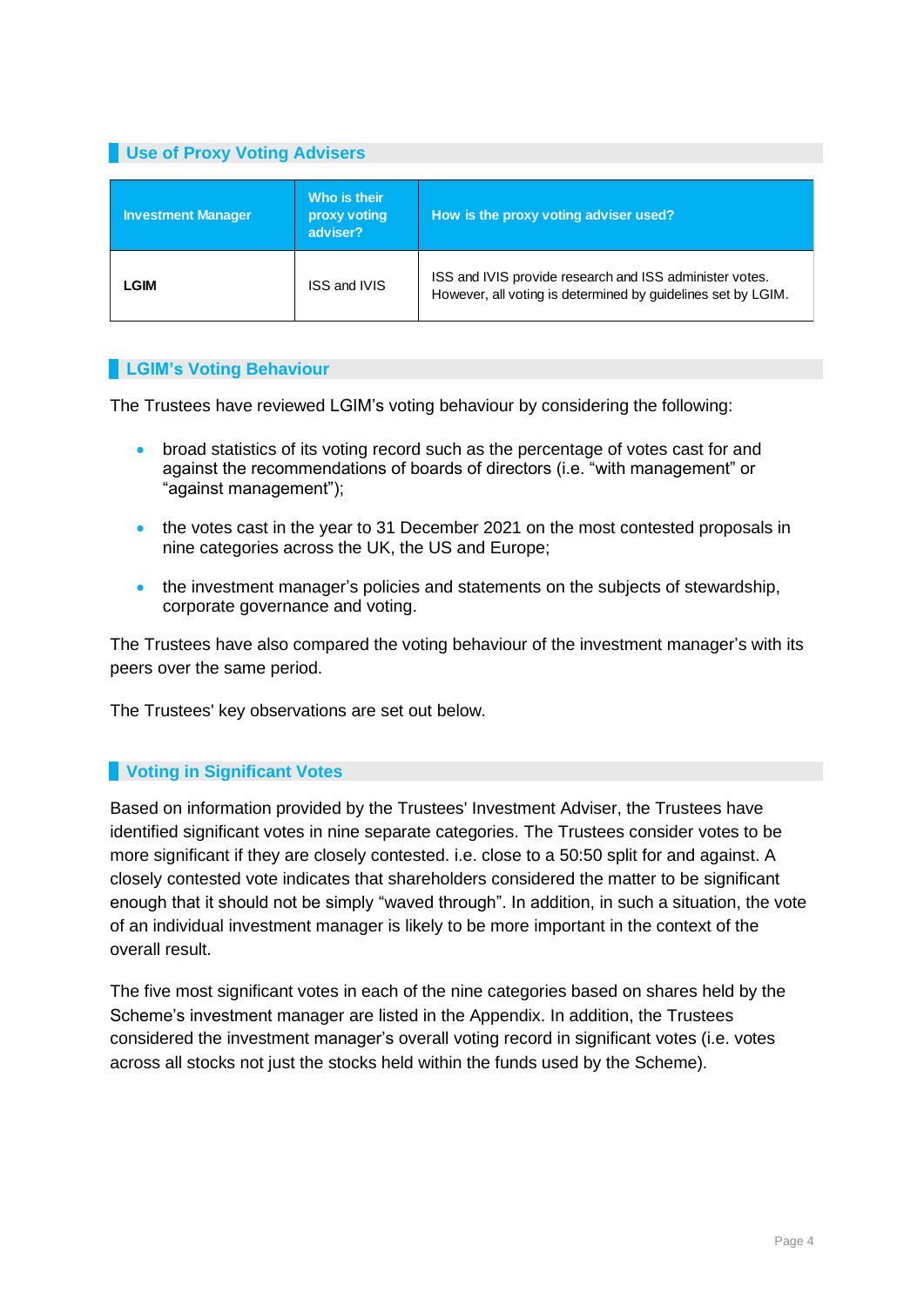## **Paragele Behaviour** Description of Voting Behaviour

The Trustees have no concerns regarding the voting record of LGIM.

LGIM's willingness to vote against management is consistent with the broad range of policies covered within its corporate governance documentation; each policy provides a set of criteria which can be used to justify a vote against management.

The Trustees also note that LGIM has supported shareholder proposals designed to tackle ESG issues and has held directors to account regarding their energy transition proposals (proposals setting out how CO2 emissions will be reduced).

## **Conclusions**

Based on the analysis undertaken, and as per the descriptions above, the Trustees have no material concerns regarding the voting records of LGIM in these categories.

The Trustees will keep the voting actions of its investment managers under review.

Signed on behalf of the Trustees of the ITF Retirement Benefit Scheme